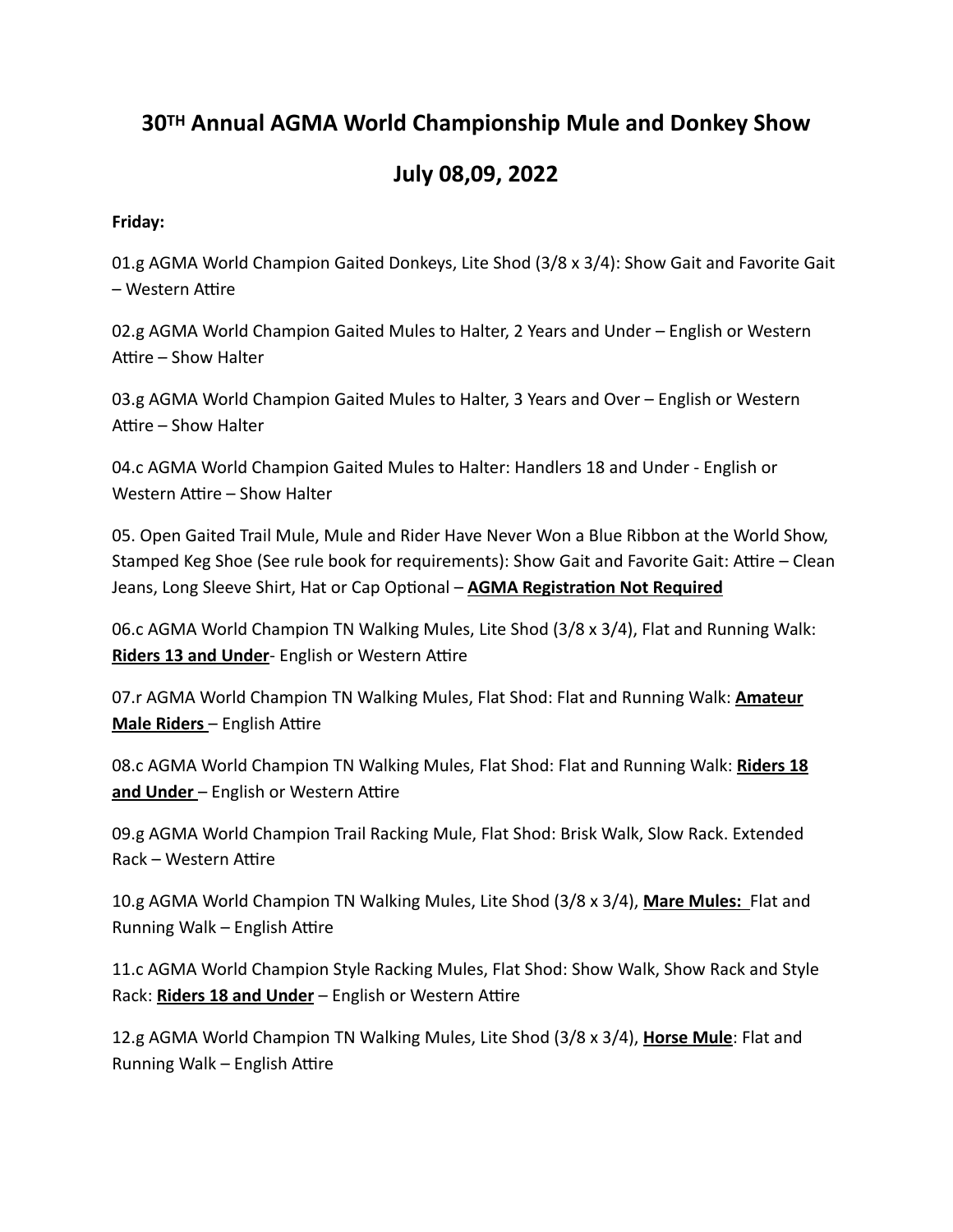13.c AGMA World Champion Racking Mules, Flat Shod: Show Walk and Show Rack: **Riders 18 and Under** – English or Western Attire

14.g AGMA World Champion Fox Trotting Mules, Lite Shod (3/8 x 3/4): Fox Trot and Extended Fox Trot: **Open** – Western Attire

15.g AGMA World Champion Gaited Mules, Flat Shod: Show Gait and Favorite Gait: **Riders 50 and Over** - English or Western Attire

16.r AGMA World Champion Gaited Mules, Lite Shod (3/8 x 3/4): Show Gait and Favorite Gait: **Amateur Female Riders** –English or Western Attire

17.r AGMA World Champion Gaited Mules, Lite Shod (3/8 x 3/4): Show Gait and Favorite Gait: **Amateur Male Riders** - English or Western Attire

18.r AGMA World Champion Speed Racking Mules: Show Walk, Show Rack, and Speed Rack: **Amateur Riders** – English Attire

19.g AGMA World Champion TN Walking Mules 5 and Over Lite Shod (3/8 x 3/4): Flat and Running Walk: **Riders 19 and Over** – English Attire

20.g AGMA World Champion TN Walking Mules 4 and Under, Lite Shod (3/8 x 3/4): Flat and Running Walk: **Riders 19 and Over** – English Attire

21.r AGMA World Champion Style Racking Mules, Flat Shod: Show Walk, Show Rack and Style Rack: **Amateur Owned, Trained, and Amateur Rider** – English Attire

22.g AGMA World Champion Western Gaited Trail Pleasure Mules, Lite Shod (3/8 x 3/4): Show Gait and Favorite Gait: No Caveson, One Hand: **Riders 19 and Over** Western Attire

23.g AGMA World Champion Western Gaited Trail Pleasure Mules, Lite Shod (3/8 x 3/4), **Horse Mule:** Show Gait and Favorite Gait: No Caveson, One Hand - Western Attire

24.r AGMA World Champion Style Racking Mules, Flat Shod: Show Walk, Show Rack and Style Rack: **Amateur Riders** – English Attire

## **Saturday:**

25. Open Lead-Line Donkeys or Mules, Riders 6 and Under – *AGMA Registration Not Required*

26.g AGMA World Champion Style Racking Mules 4 and Under, Flat Shod: Show Rack and Style Rack: **Riders 19 and Over** – English Attire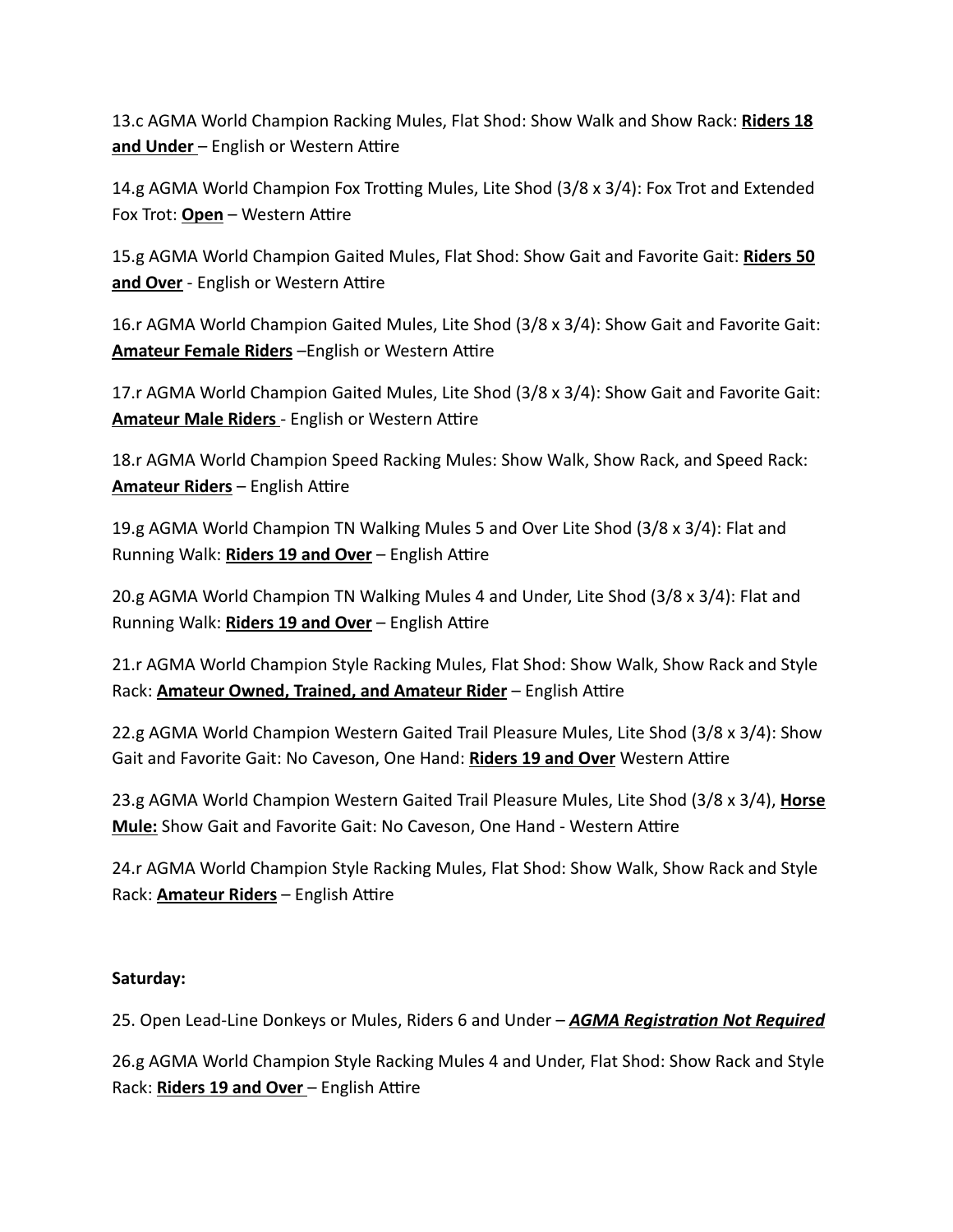27.c AGMA World Champion Gaited Trail Pleasure Mules, Lite Shod (3/8 x 3/4): Show Gait and Favorite Gait: **Riders 18 and Under** – English or Western Attire

28.g AGMA World Champion TN Walking Trail Pleasure Mules, Lite Shod (3/8 x 3/4): Flat and Running Walk, No Caveson, One Hand – Western Attire

29.c AGMA World Champion Gaited Mules: Show Gait and Favorite Gait: **Riders 13 and Under**-English or Western Attire

30.g AGMA World Champion TN Walking Trail Pleasure Mules 4 and Under: Lite Shod (3/8 x 3/4): Flat and Running Walk, No Caveson, One Hand: **Riders 19 and Over** – Western Attire

31.g AGMA World Champion Style Racking Mules, Flat Shod: Show Walk, Show Rack and Style Rack: **Riders 19 and Over** – English Attire

32.r AGMA World Champion Western Gaited Trail Pleasure Mules, Lite Shod (3/8 x 3/4): Show Gait and Favorite Gait: No Caveson, One Hand: **Amateur Owned, Trained and Amateur Rider** - Western Attire

33.g AGMA World Champion Gaited Mules, Flat Shod: Show Gait, Favorite Gait, and **Canter**: **Riders 19 and Over** - English or Western Attire

34.c AGMA World Champion Gaited Mules, Lite Shod (3/8 x 3/4): Show Gait, Favorite Gait, and **Canter**: **Riders 18 and Under** - English or Western Attire

35.g AGMA World Champion Western Gaited Trail Pleasure Mules, Lite Shod (3/8 x 3/4), **Mare Mules**: Show Gait and Favorite Gait: No Caveson, One Hand - Western Attire

36.r AGMA World Champion TN Walking Mules, Flat Shod: Flat and Running Walk: **Amateur Female Riders** – English Attire

37.r AGMA World Champion TN Walking Mules, **Amateur Owned, Trained, and Amateur Rider** - Lite Shod (3/8 x 3/4): Flat and Running Walk: Riders 19 and Over – English Attire

38.g AGMA World Champion **Ladies** Style Racking Mules: Show Walk, Show Rack and Style Rack – English Attire

39.g AGMA World Champion TN Walking Mules 5 and Over, Flat Shod:**(Specialty Class)**. Flat and Running Walk: **Riders 19 and Over** – English Attire

40.g AGMA World Champion Speed Racking, Flat Shod: Show Walk, Show Rack, and Speed Rack: **Riders 19 and Over** – English Attire